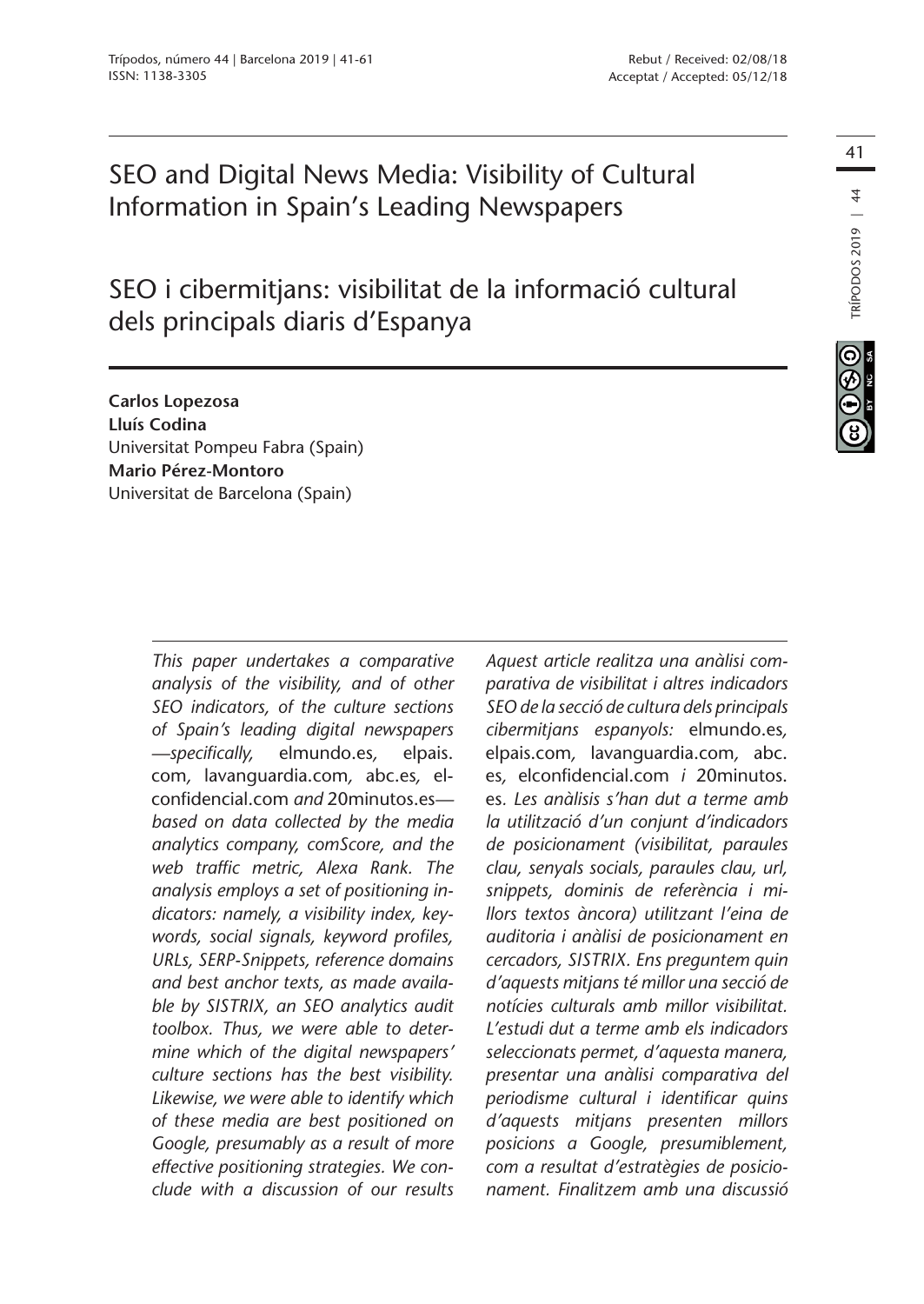*and, on the basis of these findings, recommend ways in which the visibility of journalistic information can be optimised in search engines.*

*Keywords: digital news media, SEO, cultural journalism, analytics tools, Google.*

*dels resultats juntament amb unes recomanacions finals per optimitzar la visibilitat de la informació periodística en els cercadors.*

*Paraules clau: cibermitjans, SEO, periodisme cultural, eines d'anàlisi, Google.*

**M** ost of the world today explores the web using a search engine and, more particularly, the vast majority employ Google. This behaviour represents a significant challenge for the digital news media as they seek to positi more particularly, the vast majority employ Google. This behaviour reto position their news stories at the top of the search rankings in an attempt to win greater web visibility. To achieve this goal, one of the main strategies being adopted in the world's newsrooms is the application of search engine optimization (SEO) techniques.

The main objective of this study is to determine the visibility of the cultural journalism being undertaken by Spain's leading digital daily newspapers. Here, we focus our study on *elmundo.es*, *elpais.com*, *lavanguardia.com*, *abc.es*, *elconfidencial.com*, and *20minutos.es*, the six papers with the greatest dissemination according to comScore (March 2018) and the Amazon Alexa Rank (May 2018). More specifically, we seek to analyse the positioning, together with other visibility indicators, of the cultural journalism of the aforementioned digital newspapers so as to identify which media firm is obtaining the best results in this field.

At the same time, as part of an ongoing line of research, we aim to further our attempts at developing protocols for the analysis of the visibility of digital news, using SEO analytics audit tools, in this case applied to the digital journalism sector. However, this study represents our first attempt at examining the daily press, a choice motivated by the fact that, despite the transformation experienced by the mass media in general, the daily papers selected here in representation of Spain's digital media continue to have a massive influence on public thinking and are typically considered as playing a fundamental role in the formation of opinion.

As such, the objectives of this study can be individually identified as follows:

- 1. To examine the feasibility of applying one of the main SEO audit tools to a study of the digital news media.
- 2. To determine which of the digital news media analysed have the best search engine positioning and to identify which indicators are best suited to analysing the visibility of these digital newspapers.
- 3. To undertake a comparative analysis of the main digital news media in the sector, with a specific focus on their respective culture sections.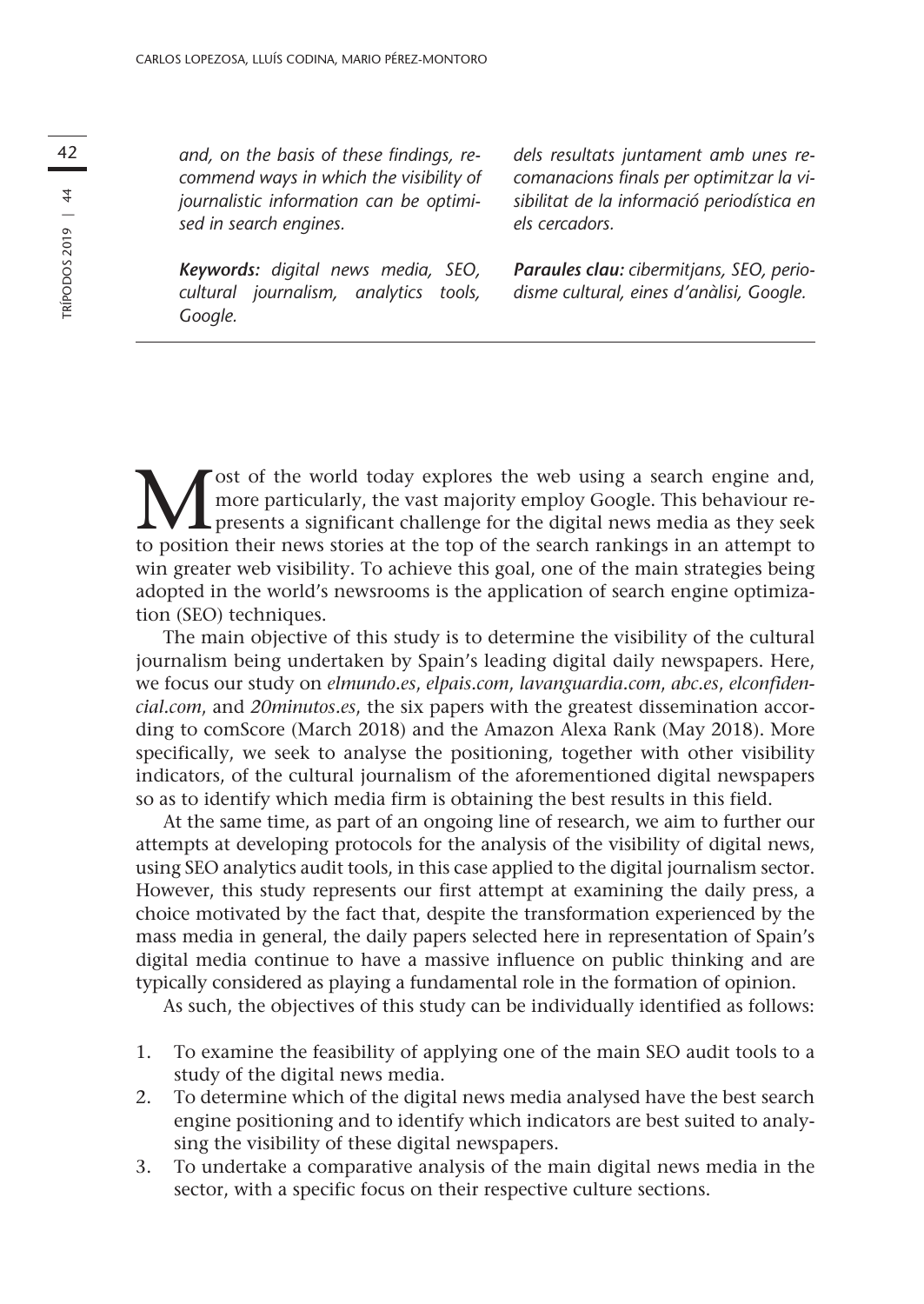4. To generate SEO recommendations for the digital news media.

These objectives give rise to the following research questions:

- 1. Can an SEO analytics tool be used to carry out a comparative analysis of the positioning of six leading digital newspapers and, more specifically, of their respective culture sections?
- 2. If the above research question is shown to be possible, which indicators are best suited for undertaking a comparative analysis of the search engine visibility of these digital newspapers?
- 3. Based on the visibility patterns that emerge when applying the indicators identified in the above research question, what recommendations can be made to improve the search engine ranking of the different sections of the online media?

The following methodology has been employed in carrying out this study. First, an analytical review was undertaken of the academic literature on SEO and the digital news media (see articles included in the bibliography at the end of this paper). Second, we identified and selected a set of indicators of visibility and positioning as employed by the SISTRIX analytics toolbox. An initial version was applied in the study protocol and the results derived from this application were analysed. On the basis of these outcomes, a second, more precise, version was developed for the final analysis. Third, and finally, we applied this refined set of indicators to the digital newspapers previously selected, gathered the corresponding data, and analysed this information for further study and discussion.

# **THEORETICAL FRAMEWORK**

Search engine optimization (SEO) comprises the set of procedures applied to a web page to boost its chances of appearing among the leading search results. This in turn means that this content enjoys greater online visibility and, as such, receives more web traffic. In the case of the news media, analysts report that the diversification of the newspaper sector on the Internet has meant many changes in the industry's routines, mainly propitiated by these new vectors for the dissemination of information, i.e. search engines (Smyrnaios and Rebillard, 2015).

With the emergence of news search engines, as early as 2007, more than one expert was warning that traditional journalistic practices would face severe challenges (Carlson, 2007), including the need to resort to SEO to maintain their social impact but without this meaning they would have to relinquish their traditional journalistic responsibilities.

The increase in online news has meant an increasing dependence of the news media on so-called digital platforms, including, search engines. From the point of view of newspaper publishers, this trend, in fact, represents a problem as well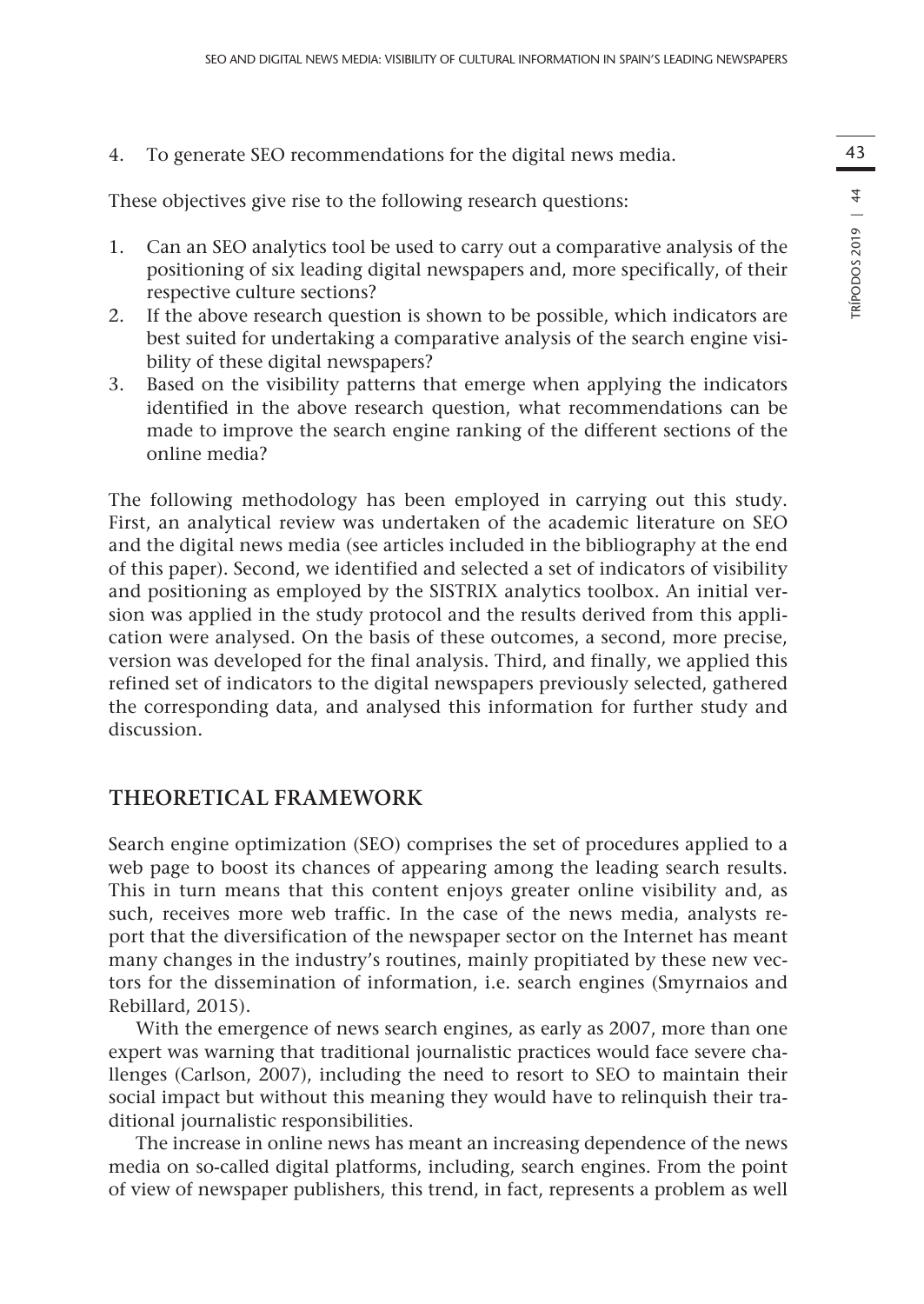search engines. As such, the media are having to adapt.

44 as a necessity (Smyrnaios, 2015), since much of their web traffic comes from the search engines. As such, the media are having to adapt.<br>
5 cen in a positive light, some authors argue that the role of search engines is Seen in a positive light, some authors argue that the role of search engines is to help people select the most relevant content (Machill *et al*., 2008) and this is why journalism should not overlook the importance of SEO actions. The question is that web visibility in the journalistic sector is essential for attracting more readers; hence, the importance now attached to making journalists understand the need to employ routines that integrate search engine positioning strategies (Giomelakis and Veglis, 2015).

> But various studies on SEO and the media stress that there is still room for considerable improvement if current journalistic routines are to exploit the full potential of SEO routines (Smyrnaios and Sire 2014; Giomelakis and Veglis, 2015b). And while it is increasingly common to find SEO experts in newsrooms, there is still much work to be done to achieve a convergence between best journalistic practices and optimum SEO, because, among other factors, the sector is subject to constant change. In short, for journalism to adapt to the digital medium it must first adapt to the growing and changing needs of information visibility.

> An aspect highlighted by more than one author (e.g. Dick, 2011) is that newsroom SEO practices around the world vary and their application is far from universal. Efforts to promote SEO practices are conditioned in any case by time, financial resources and management support, as well as by technical issues that might be unrelated to journalistic content (Dick, 2011).

> Initial theoretical/practical encounters in the necessary relationship between journalistic and SEO principles arguably first occurred in 2009 (Asser, 2012) in the newsrooms of BBC News, with the introduction of the dual-headline system. This is characterized by the use of two headlines: on the one hand, the "newspaper headline" and, on the other, the "SEO headline". The former must obey journalistic routines, in other words, the style book of each medium, that is, a title that is optimised for the newspaper's readers. The latter, meanwhile, must be optimised for search engines and social networks. In technical terms, the newspaper headline is identified by the h1 tag of the markup language (HTML), while the SEO headline is identified by the metadata <title>. One is directly visible in the news story and on the media web page, and the other is directly visible to the search engines; indeed, the SEO title can only be seen by users if they search for it in the source code of the page.

> According to available data, the development of this system meant that, between the second half of 2009 and the first half of 2011, visits to the news section of BBC News rose by 57%, while visits to the whole web were up 34%. Clearly, the SEO work undertaken by BBC News reaped its rewards. Elsewhere, the Reuters Institute Digital News Report (Newman and Levy, 2014), examining audiences in the United Kingdom, confirmed that 14% of users seeking breaking news, did so using search engines.

> These figures are a clear indication that journalists need to see SEO as a part of their journalistic work (Iglesias and Codina, 2016) and, more so, as part of the commitment of the media to their readers, because good SEO helps connect quality content with its audience. As various authors point out, search engines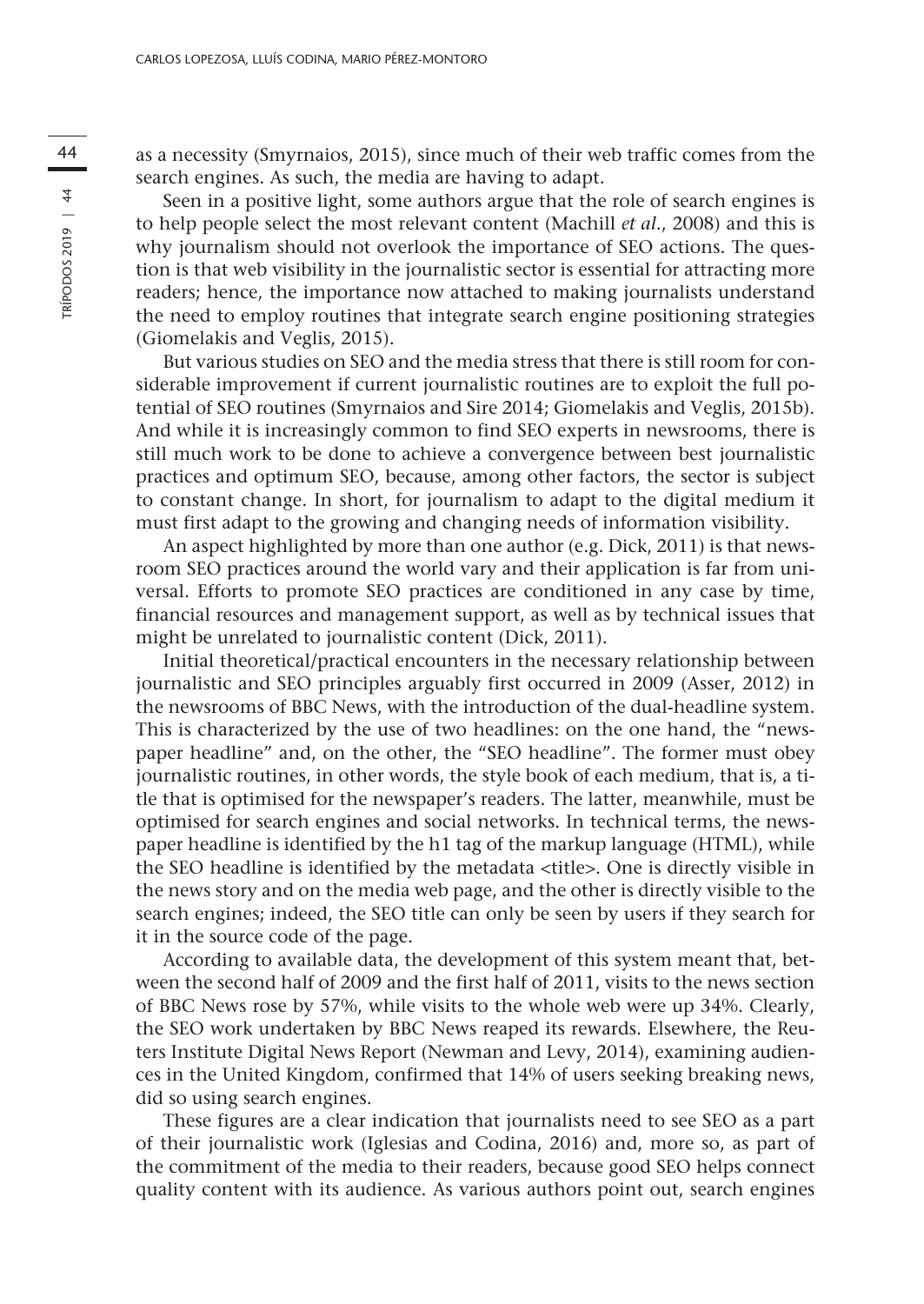evaluate what content is useful for users by ranking that content in a higher position on their index (Norris, 2007). The higher the ranking of a digital news story on this index, the greater its visibility and the more web traffic (i.e. readers) it will attract.

This circumstance means, according to the studies cited here, that journalists writing in the digital news media have to write differently to those in the traditional media, i.e. they need to take into account search engine positioning strategies and implement SEO actions in their newsrooms.

Having presented the challenges posed by SEO and the digital news media, we next outline the principal SEO elements that experts in the field identify as being of importance for the digital news media. Here, a number of theoretical examples can be found, in the form of frameworks and recommendations, of the application of SEO in the newsrooms of the digital media carried out by leading scholars in the field of search engine positioning and digital newspapers.

It would appear that there is no consensus on just how to best apply SEO in digital journalism. However, it is not difficult to identify certain patterns and elements that have become standardised and which have been described by the main researchers in this field from 2008 to the present. As we have seen, a wellknown SEO strategy is the aforementioned dual-headline system (Asser, 2012) as employed originally by the BBC. As noted above, this system seeks to fulfil various goals: on the one hand, to provide the reader with the best headline, and, on the other, to provide the best SEO title to optimise search engine interpretation. This headline has to include the keywords in a prominent fashion so that the search engines prioritize the news story in their results (García and López, 2014).

In addition to the dual-headline system, other SEO techniques have been developed for the digital news media, such as those based on the so-called *journalistic spheres* (Smyrnaios and Sire, 2014). The first sphere involves the categorization of the news story, the second focuses on the news story itself, and the third is concerned with journalistic practices. First, the journalist needs to be aware of the specific theme to which his news story belongs (that is, how he might categorize it), since grouping it according to a particular theme gives it greater semantic value and can, according to the authors, improve its position within the search results (first sphere). The journalist must then consider the novelty of the news story, its originality, and the number of interactions generated in the social networks (second sphere) so as to be able estimate its main elements of interest. Finally, the journalist has to write the headlines using the keywords he has observed being used in the social networks. To do so he can take advantage of tools such as *Google Insight*, among others, to identify trends and see what topics the world is searching for. He can then apply them to his news story in order to achieve greater web visibility and, so, obtain more readers (third sphere).

As well as these three spheres, other ways of applying SEO to the digital news media are frequently included in studies and discussions on the subject. One of these is the distinction made between On-page, Off-page and Technical SEO (Giomelakis and Veglis, 2015; 2015a.). On-page SEO is the search engine positioning strategies carried out within the digital news media so that each of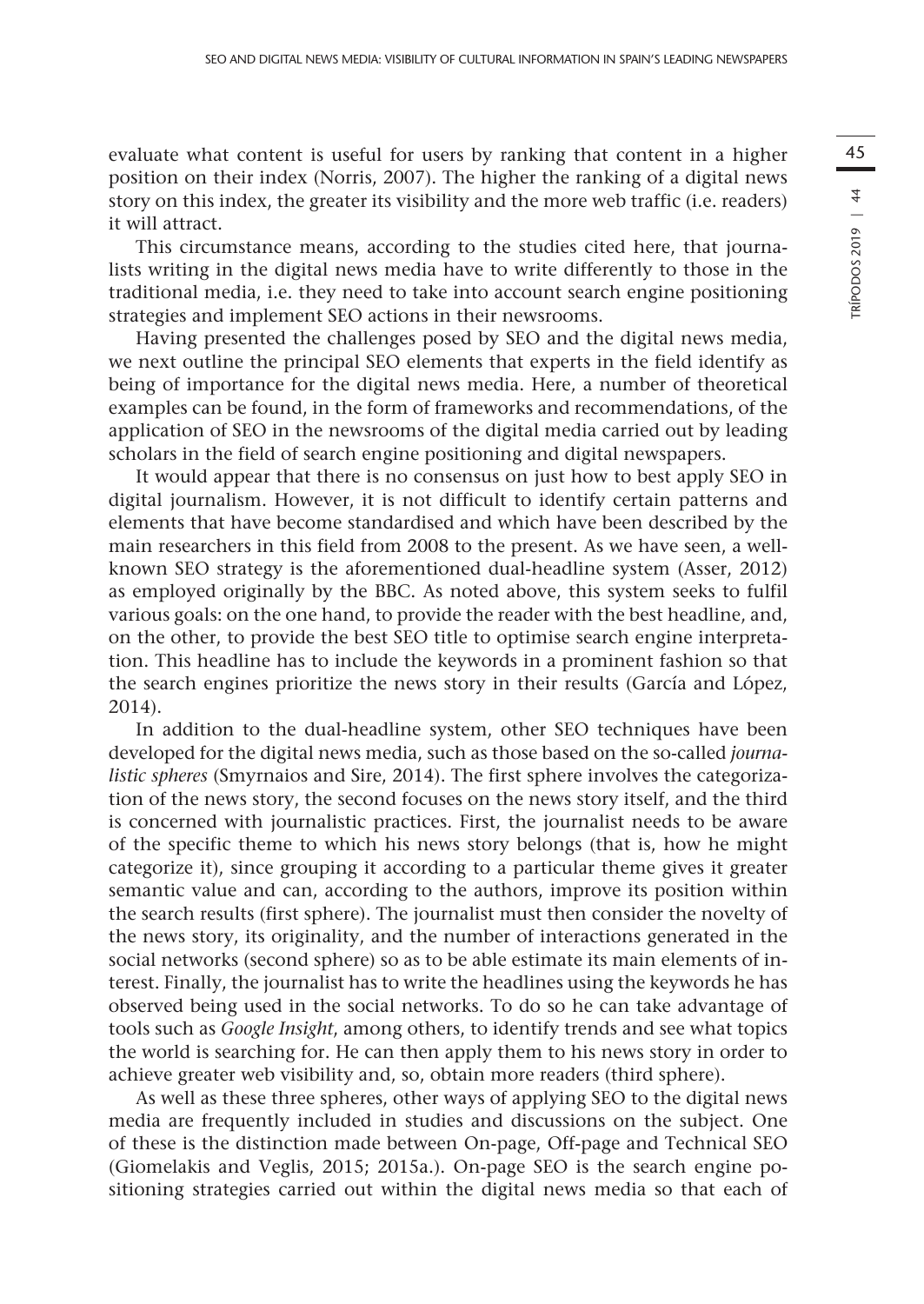46 their news stories can improve its web visibility. Here, for example, the journalist<br>would implement the dual headline system (newspaper headline and SEO title): would implement the dual-headline system (newspaper headline and SEO title); create news rich in keywords in the body of the article, provided this does not conflict with the newspapers' style guides (Richmond, 2008; Codina *et al*., 2016), include related keywords in the initial paragraphs (synonyms, plural variations, alternative forms, etc.) and use multimedia content in the form of photographs, videos, podcasts, etc. in each journalistic item (Giomelakis and Veglis, 2015a; 2015b).

> Off-page SEO, on the other hand, refers to all those actions that are carried out off the web page and, as such, take place outside what is strictly the digital news media, but which nevertheless help position the news story. Here, the most widely accepted recommendation is that the digital news should strive to obtain as many quality external links (backlinks) as possible (that is, links from sites, which in turn are highly connected). To this end, the media need to promote and disseminate their news on the social platforms. This also implies carrying out a strategy of metadata adaptation, which differs depending on the social platform used. In turn, this involves using different SEO headlines and different descriptions (summaries) for each social network (Codina *et al*., 2016).

> Finally, technical SEO defines how a website should be configured to help search engines interpret its content in an optimum fashion. In line with this definition, the digital news media should have a good information architecture, employ a correct source code (HTML) in its news stories and use meta descriptions (Giomelakis and Veglis, 2015a; 2015b). Technical SEO also requires the use of special formats for the mobile web, such as accelerated mobile pages or AMP (Heijmans, 2016), a technology created by Google to streamline a website and help a digital newspaper enhance its loading speed, obtain a better position in the search results and adapt to mobile device searches.

> Although a set of best practices for search engine positioning can be identified, most authors claim that quality content remains the first requirement for SEO in the digital news media (Charlton, 2016). Indeed, in the absence of good editorial quality, it would not be possible to position a news story in an optimal fashion (Wordtracker, 2018): the higher the quality, the greater the possibilities of obtaining external links to other websites, which in turn will endow the content with greater authority and value, and ultimately result in enhanced search results.

> In short, as we have seen, although many recommendations have been made as to how journalists should perform the tasks of SEO, a consensus has yet to be reached, apparently due to the complexity of the digital news media and their productive routines, and, also, perhaps because, these online newspapers remain reluctant to reveal successful solutions, in order to preserve their competitive advantage.

> Given these circumstances, alternatives are available, such as SEO audit tools (García *et al*., 2016), which identify a set of both on-page and off-page SEO factors that can help identify and clarify the SEO strategies that might be applied in the digital news media. In short, they are tools that help show which media have achieved the best visibility and the factors directly underpinning this.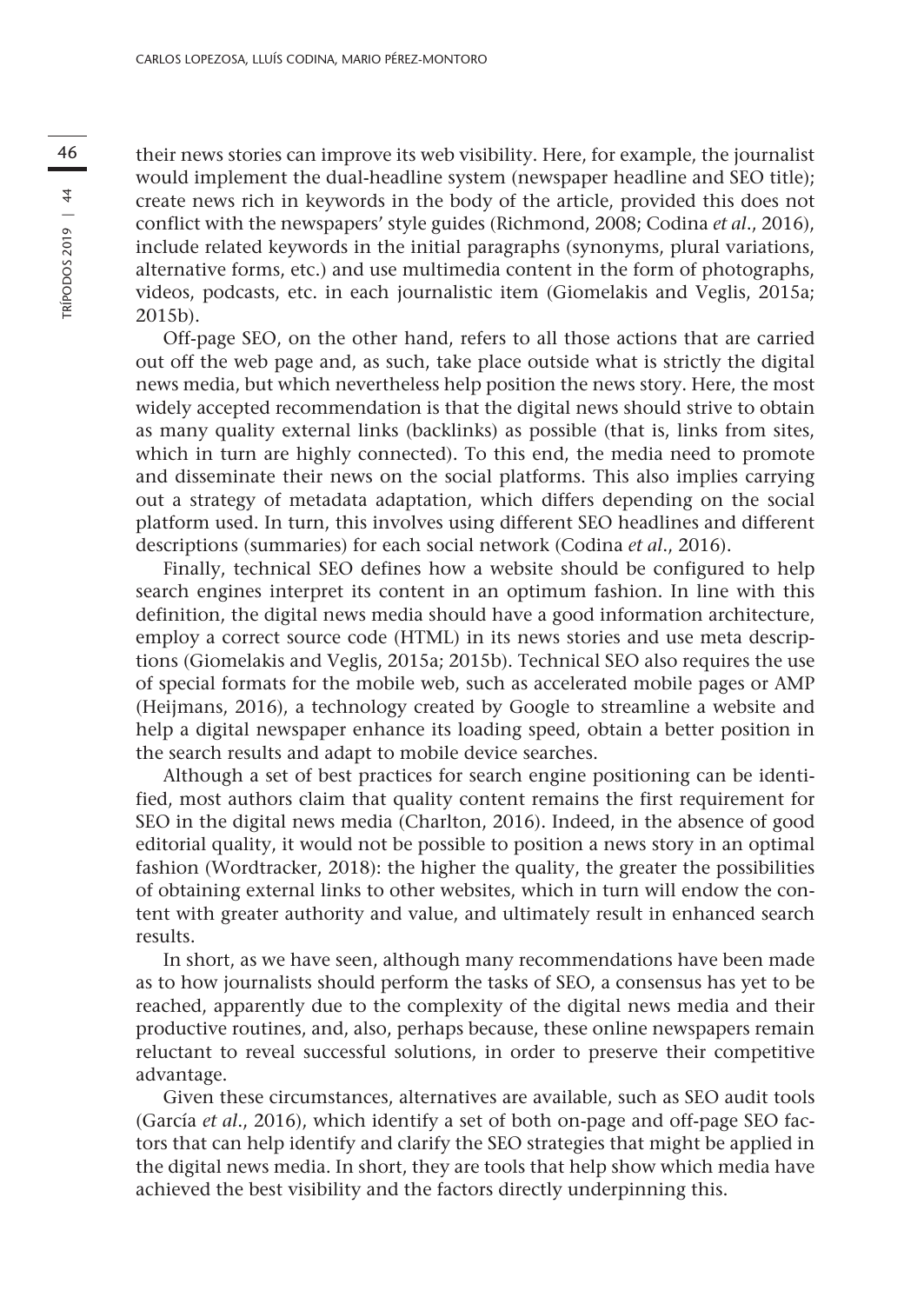On the basis of this initial set of known SEO strategies as applied to the news media, we have designed our study of six of Spain's leading digital newspapers, and more specifically of their respective culture sections. To do this, we have used the SISTRIX toolbox, one of the world's most frequently employed SEO audit tools and one that is widely implemented in the national media in Spain.

## **METHODOLOGY**

In undertaking our analysis, we drew data from the following websites: *elmundo.es*, *elpais.com*, *lavanguardia.com*, *abc.es*, *elconfidencial.com* and *20minutos.es*. All these portals were audited on 12 May 2018 by analysing the URL corresponding to their respective culture sections. We should stress, however, that the data obtained do not refer to just one sole day, but are longitudinal and refer to a range of time periods determined by the age of the URL.

This URL age is based on the inauguration date of the culture section of each of the newspapers analysed. For this purpose, we used *Internet Archive* (archive. org), the non-profit digital library dedicated to preserving archives and shots of public websites since 1996.

Therefore, although the analyses refer to a specific moment in time (May 2018), not only do they show stable results (although there may be small weekly fluctuations), they also show results from the cumulative activity of each site since being incorporated in Google's indexes. Indeed, in the case of these leading online papers one thing usually coincides with the other (as Google monitors the main media on a daily basis).

In order to illustrate each indicator, the following procedure was adopted: a review of the results provided by SISTRIX was first undertaken and then an analytical description was provided.

By proceeding in this fashion, we obtain dual results:

- We present a snapshot of the visibility of cultural journalism at a given moment in time. This picture is a cumulative —longitudinal— result, since the potential visibility of a website depends on its history since first being included in Google's index. In the case presented here, we are dealing with periods of several years, as is itemised in greater detail in the file card for each digital paper (we use the paper's first appearance in the *archive.org* library as a good approximation).
- We present a method for studying the visibility of journalistic information that has value in its own right, insofar as it can be replicated by other researchers, scholars or SEO professionals. The method can also be replicated for the taking of as many samples as necessary in accordance with the objectives of the study being conducted.

Here, we seek to obtain a picture of the comparative situations of the visibility of the respective culture sections of a group of digital newspapers at a given moment in time. Our aim in so doing is to determine the reasons why one newspa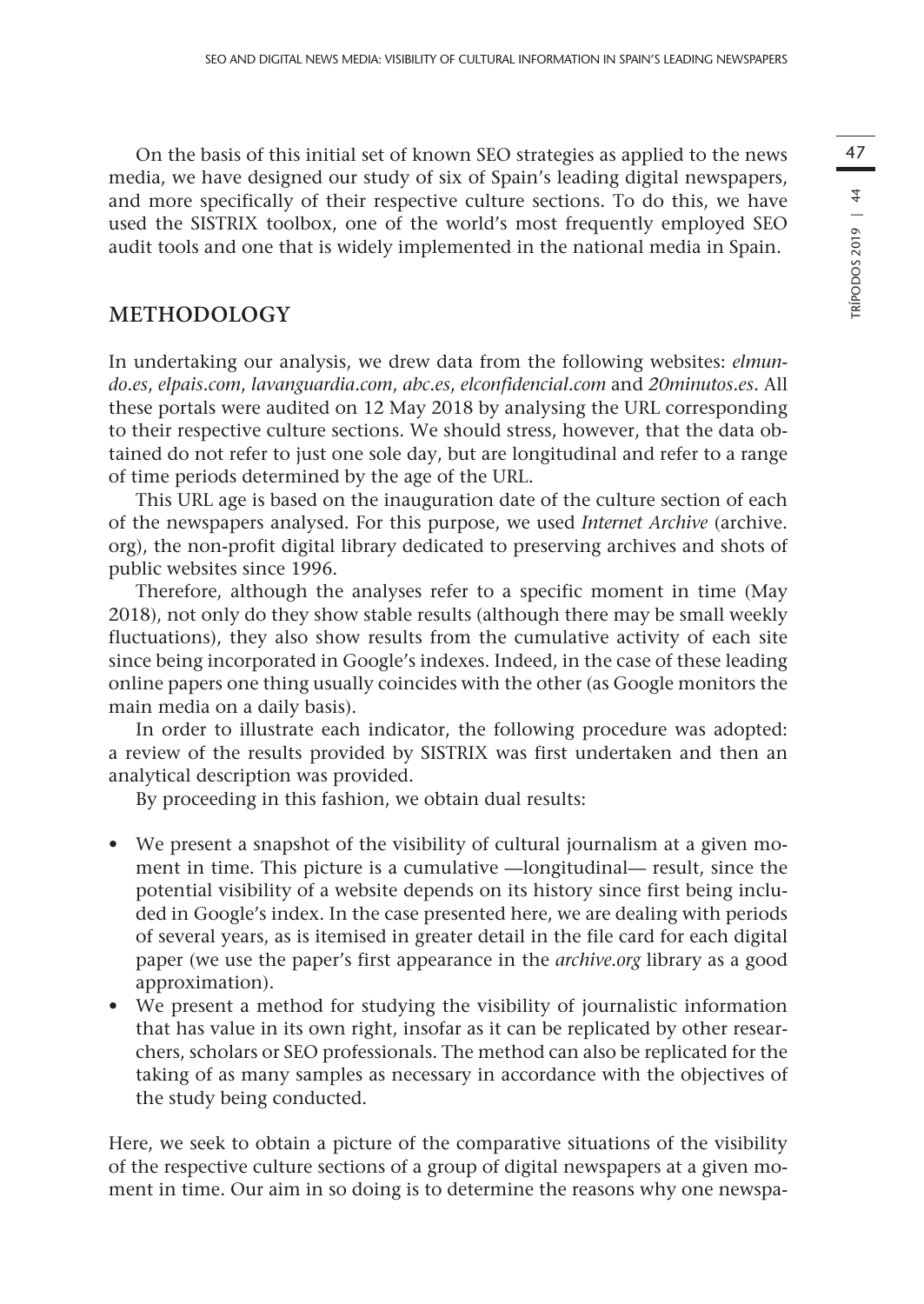48 per enjoys greater visibility than another. As such, we obtain cumulative —longi-<br>tridingly presults of the UPL of the sultime section of each medium analyzed since tudinal— results of the URL of the culture section of each medium analysed since its inclusion in Google's indexes.

> Below, we present a set of file cards for each website in order to illustrate the specific components of our objects of study.

|                                    | Elmundo.es              |
|------------------------------------|-------------------------|
| <b>Name</b>                        | El Mundo                |
| Owner                              | Unidad Editorial        |
| Country                            | Spain                   |
| URL                                | http://www.elmundo.es   |
| comScore ranking                   | Ranked 1st (March 2018) |
| Alexa ranking                      | Ranked 15th (May 2018)  |
| Date first included in archive.org | 10 May 2000             |

Source: own elaboration.

#### *Elpais.com*

| <b>Name</b>                        | El País                 |
|------------------------------------|-------------------------|
| Owner                              | Grupo PRISA             |
| Country                            | Spain                   |
| URL                                | https://elpais.com/     |
| comScore ranking                   | Ranked 2nd (March 2018) |
| Alexa ranking                      | Ranked 12th (May 2018)  |
| Date first included in archive.org | 29 September 2004       |

Source: own elaboration.

#### *Lavanguardia.com*

| Name                               | La Vanguardia                                                                                                          |
|------------------------------------|------------------------------------------------------------------------------------------------------------------------|
| Owner                              | Grupo Godó                                                                                                             |
| Country                            | Spain                                                                                                                  |
| URL                                | http://www.lavanquardia.com                                                                                            |
| comScore ranking                   | Ranked 3rd (March 2018)                                                                                                |
| Alexa ranking                      | Ranked 36th (May 2018)                                                                                                 |
| Date first included in archive.org | The date is unavailable as the robots txt file of lavanguardia.<br>com blocks the archive.org data collection service. |

Source: own elaboration.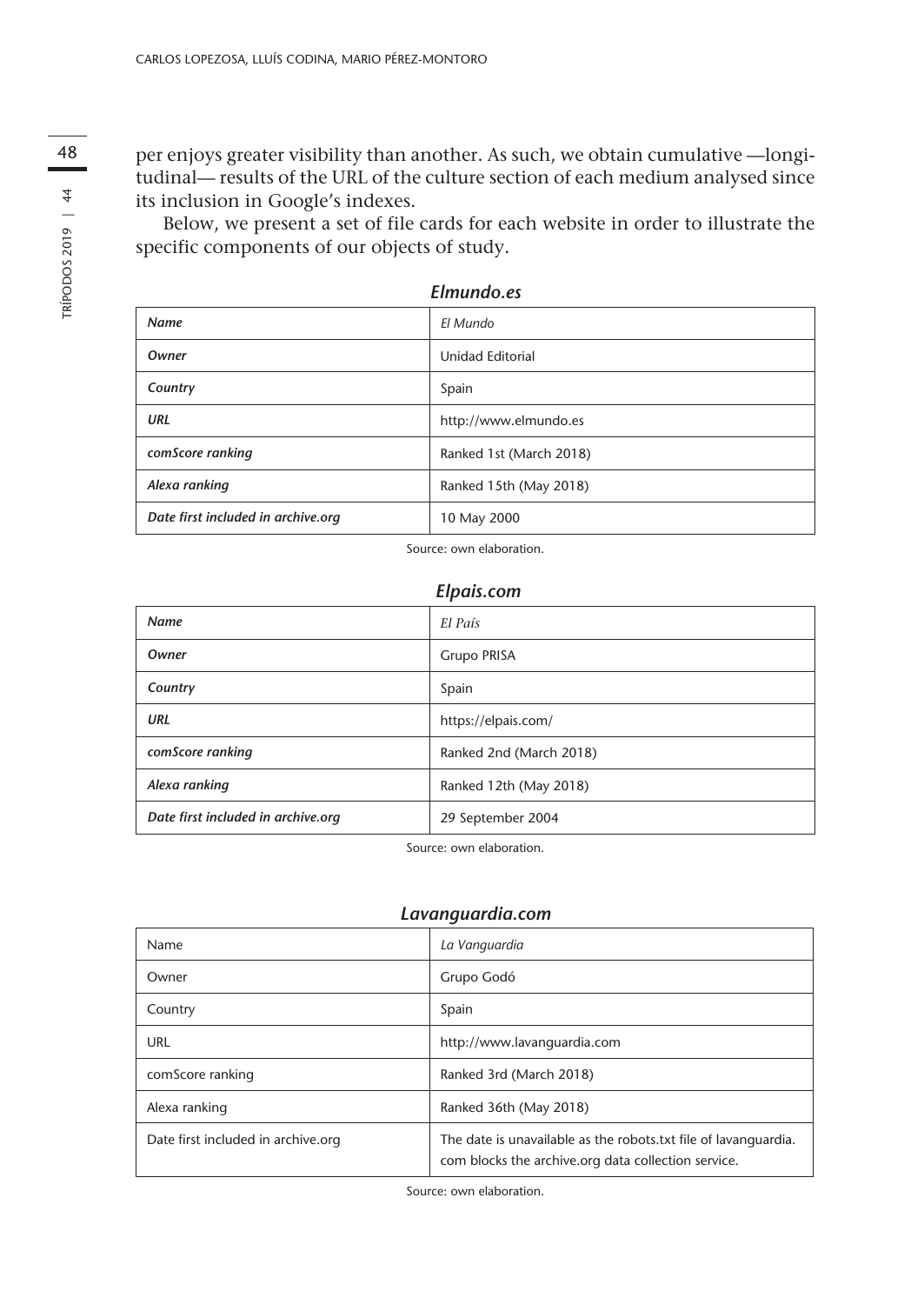|                                    | Abc.es                  |
|------------------------------------|-------------------------|
| <b>Name</b>                        | ABC                     |
| Owner                              | Vocento                 |
| Country                            | Spain                   |
| URL                                | http://www.abc.es       |
| comScore ranking                   | Ranked 4th (March 2018) |
| Alexa ranking                      | Ranked 37th (May 2018)  |
| Date first included in archive.org | 27 March 1997           |

49TRÍPODOS 2019 | 44 TRÍPODOS 2019 | 44

Source: own elaboration.

#### *Elconfidencial.com*

| <b>Name</b>                        | <b>FI</b> Confidencial         |
|------------------------------------|--------------------------------|
| Owner                              | Titania Compañía Editorial     |
| Country                            | Spain                          |
| URL                                | https://www.elconfidencial.com |
| comScore ranking                   | Ranked 5th (March 2018)        |
| Alexa ranking                      | Ranked 39th (May 2018)         |
| Date first included in archive.org | 29 April 2001                  |

Source: own elaboration.

#### *20minutos.es*

| <b>Name</b>                        | 20 Minutos               |
|------------------------------------|--------------------------|
| Owner                              | Grupo Henneo             |
| Country                            | Spain                    |
| URL                                | https://www.20minutos.es |
| comScore ranking                   | Ranked 6th (March 2018)  |
| Alexa ranking                      | Ranked 51st (May 2018)   |
| Date first included in archive.org | 9 December 2002          |

Source: own elaboration.

Next, we present a file card for the SEO audit toolbox used in this SEO analysis of cultural journalism in the digital news media and, then, we describe the main indicators used to analyse the culture sections of the digital newspapers selected.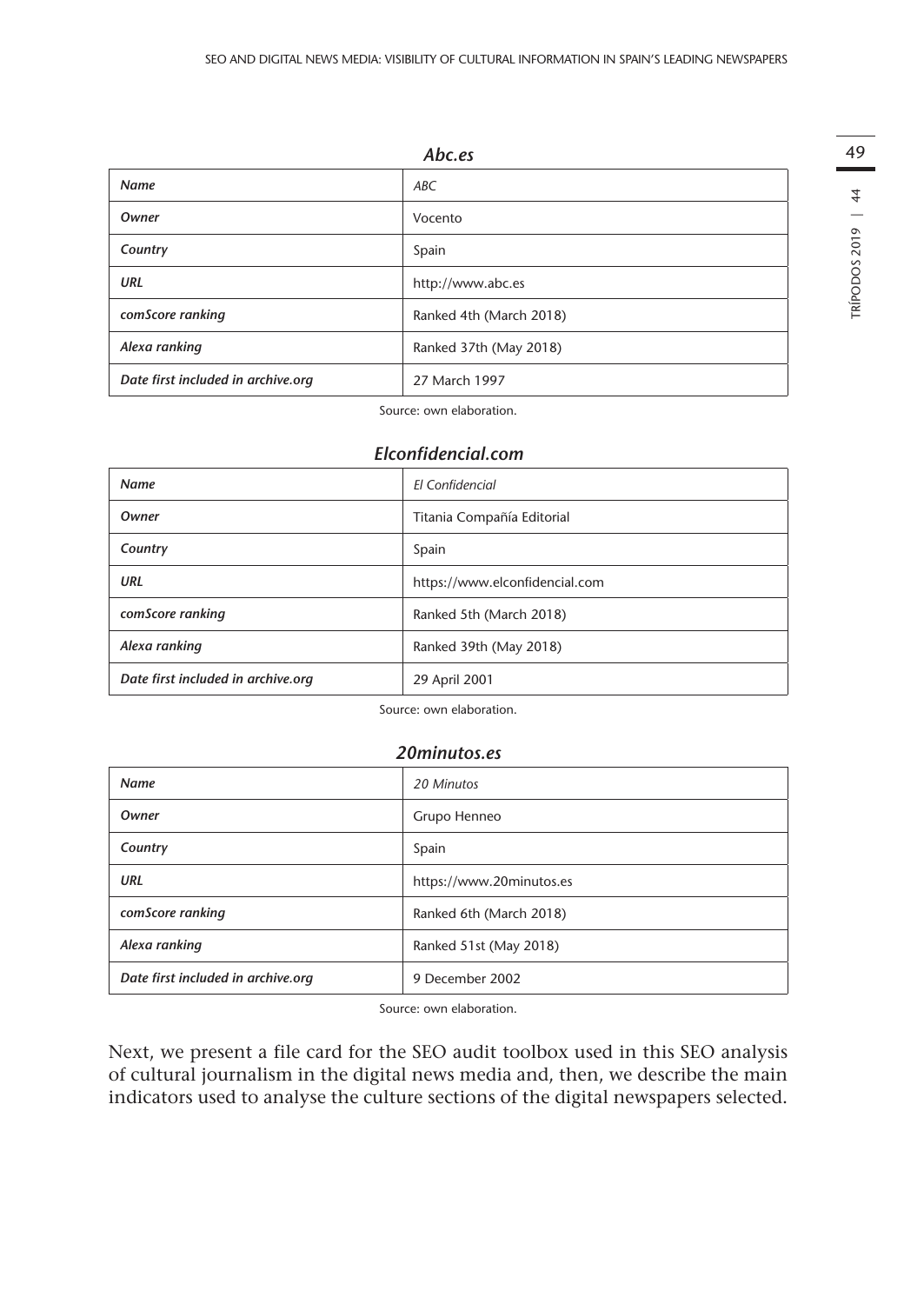| 50               | Name        | <b>SISTRIX</b>                                                                                                                                                                                                                                                                                                                             |
|------------------|-------------|--------------------------------------------------------------------------------------------------------------------------------------------------------------------------------------------------------------------------------------------------------------------------------------------------------------------------------------------|
| $\frac{4}{4}$    | Owner       | Firm of the same name                                                                                                                                                                                                                                                                                                                      |
|                  | URL         | https://www.sistrix.com                                                                                                                                                                                                                                                                                                                    |
| 2019<br>TRÍPODOS | Description | SISTRIX Toolbox is one of the best-known and most powerful SEO analytics<br>tools on the market. It has won numerous awards and is used in more than 30<br>countries. Some of its features include its visibility index, keyword ranking, link<br>building analysis, On page SEO audit optimizer, social signal analysis and many<br>more. |

Source: own elaboration.

To carry out the analysis of the culture sections of the main digital newspapers identified, we use the following indicators from the SISTRIX toolbox:

- • SISTRIX visibility index: The SISTRIX visibility index is a key indicator of a domain's performance on Google. The rankings are weighted according to their search volume and position by keyword.
- • Keywords: These values show how many keywords of a website (subdomain, subdirectory or URL) have been ranked in the top 100 positions in Google search results.
- Social signals: The number of social signals for the domain under evaluation. The Twitter, Facebook and Google+ platforms are evaluated. This indicator measures the number of interactions made by the followers of the social networks of each digital newspaper.
- • Keyword profile: This details how many keyword rankings were among the top 10 Google searches and among the top 100 Google searches, as well as the average rank position.
- • URLs: This describes how many different URLs of the audited domain are ranked in the top 10 ten and the top 100 Google rankings.
- SERP-Snippets: This identifies the rich search results appearing in the top 100 positions for the audited website.
- • Reference domains: This list shows a cloud of domains that provide links to the web being analysed.
- Best anchor texts: This indicator details the most commonly used texts in hyperlinks that connect to the web under analysis.

# **RESULTS**

A study of the culture sections of the digital newspapers selected with the Sistrix toolbox provided the following results: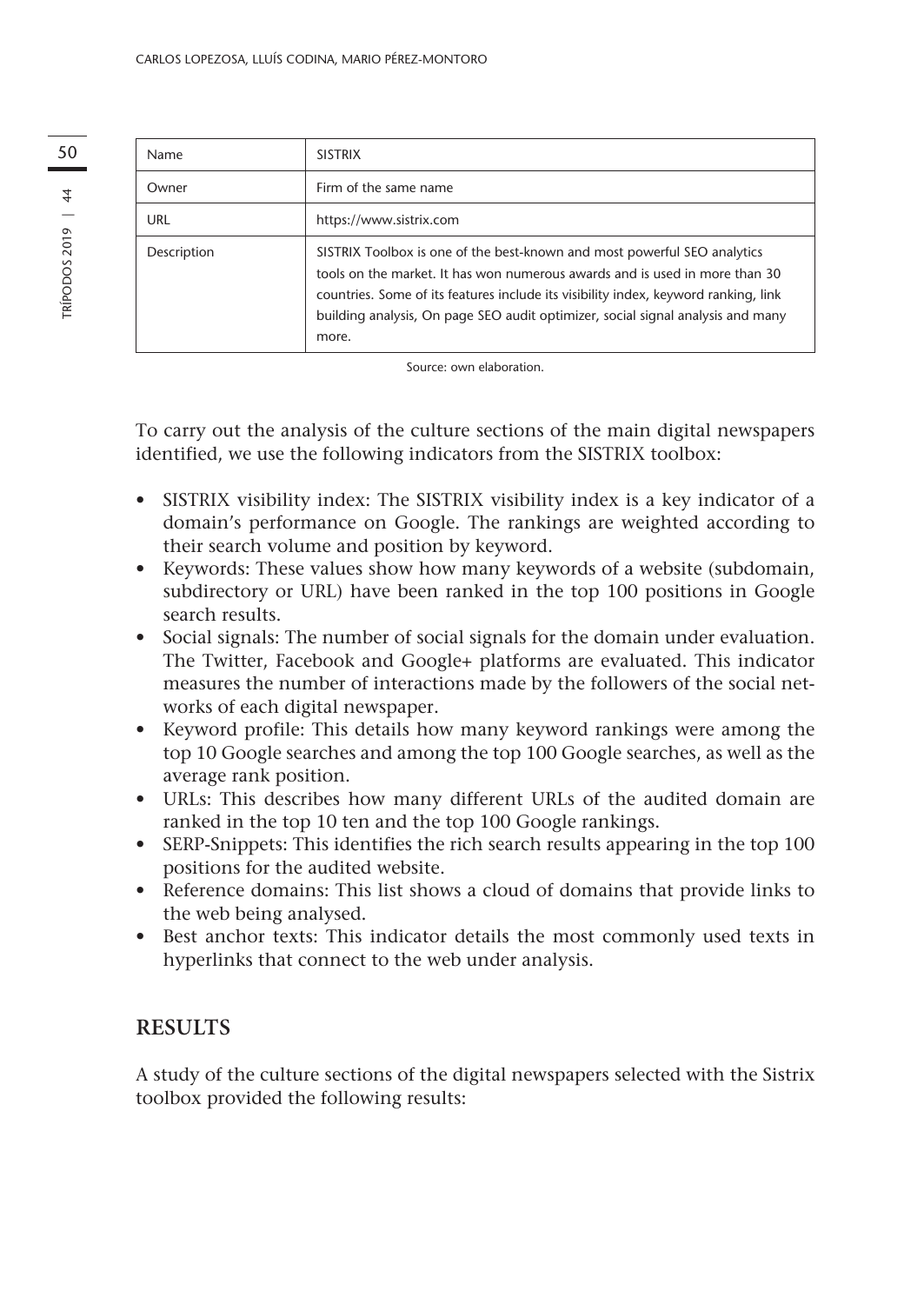|                             | $\overline{a}$ | $\tilde{=}$ | $\tilde{=}$ | $\overline{1}$  | <u>in5</u>                                                                                                                                     | $\frac{1}{2}$ | $\overline{a}$ | $\frac{8}{1}$   | $\epsilon$      |
|-----------------------------|----------------|-------------|-------------|-----------------|------------------------------------------------------------------------------------------------------------------------------------------------|---------------|----------------|-----------------|-----------------|
| elmundo.es/cultura.html     | 0.323          | 0.303       | 342         | 53              | "noticia cultural", "noticias de<br>cultura", "el mundo cultural",<br>"mundo cultura", "noticias<br>culturales"                                | 77            | 1,172          | $\overline{15}$ | 1,721           |
| elpais.com/cultura/         | 72.1           | 79.49       | 99,970      | 12,246          | "los lobos", "actores de física y<br>química", "pinche", "catana",<br>"hilo musical"                                                           | 34,274        | 122,838        | 1,528           | million<br>2.73 |
| avanguardia.com/cultura     | 0.323          | 0.302       | 72          | $\frac{6}{2}$   | "la vanguardia suplemento",<br>"culturas la vanguardia",<br>"la vanguardia culturas"<br>"la vanguardia cultura",<br>"suplemento cultura",      | 22            | $\frac{8}{2}$  | $\frac{3}{2}$   | 528,280         |
| abc.es/cultura/             | 25.36          | 28.23       | 62,624      | 5,918           | "abc cultural", "abc cultura",<br>"blog música", "abc toros",<br>"el cultural abc"                                                             | 20,037        | 21,281         | 2,435           | million<br>7.87 |
| elconfidencial.com/cultura/ | 8.235          | 0.161       | 32,836      | 1,822           | "podredumbre", "plagio<br>"muerte de franco",<br>michael jackson",<br>"punk muerto"<br>"alex muñoz",                                           | 10,845        | 1045           | 137             | 89,379          |
| 20minutos.es/cultura/       | 0.023          | $\circ$     | 29          | $\overline{21}$ | noticias culturales", "noticias<br>"noticias cultura", "últimas<br>"noticias arte y cultura",<br>"noticias culturales"<br>de cultura",         | $\frac{4}{3}$ | 423            | $\overline{ }$  | $\circ$         |
| Indicator 1: Visibility     |                |             |             |                 | index for computer searches. Indicator 2: Visibility index for mobile device searches. Indicator 3: Keywords. Indicator 4: Keywords in top 10. |               |                |                 |                 |

Source: own elaboration Source: own elaboration

Indicator 5: Keywords ranked in 1st position. Indicator 6: Rich search results. Indicator 7: Links. Indicator 8: Domains. Indicator 9: Social signals. Indicator 5: Keywords ranked in 1st position. Indicator 6: Rich search results. Indicator 7: Links. Indicator 8: Domains. Indicator 9: Social signals.

51TRÍPODOS 2019 | 44 TRÍPODOS 2019 | 44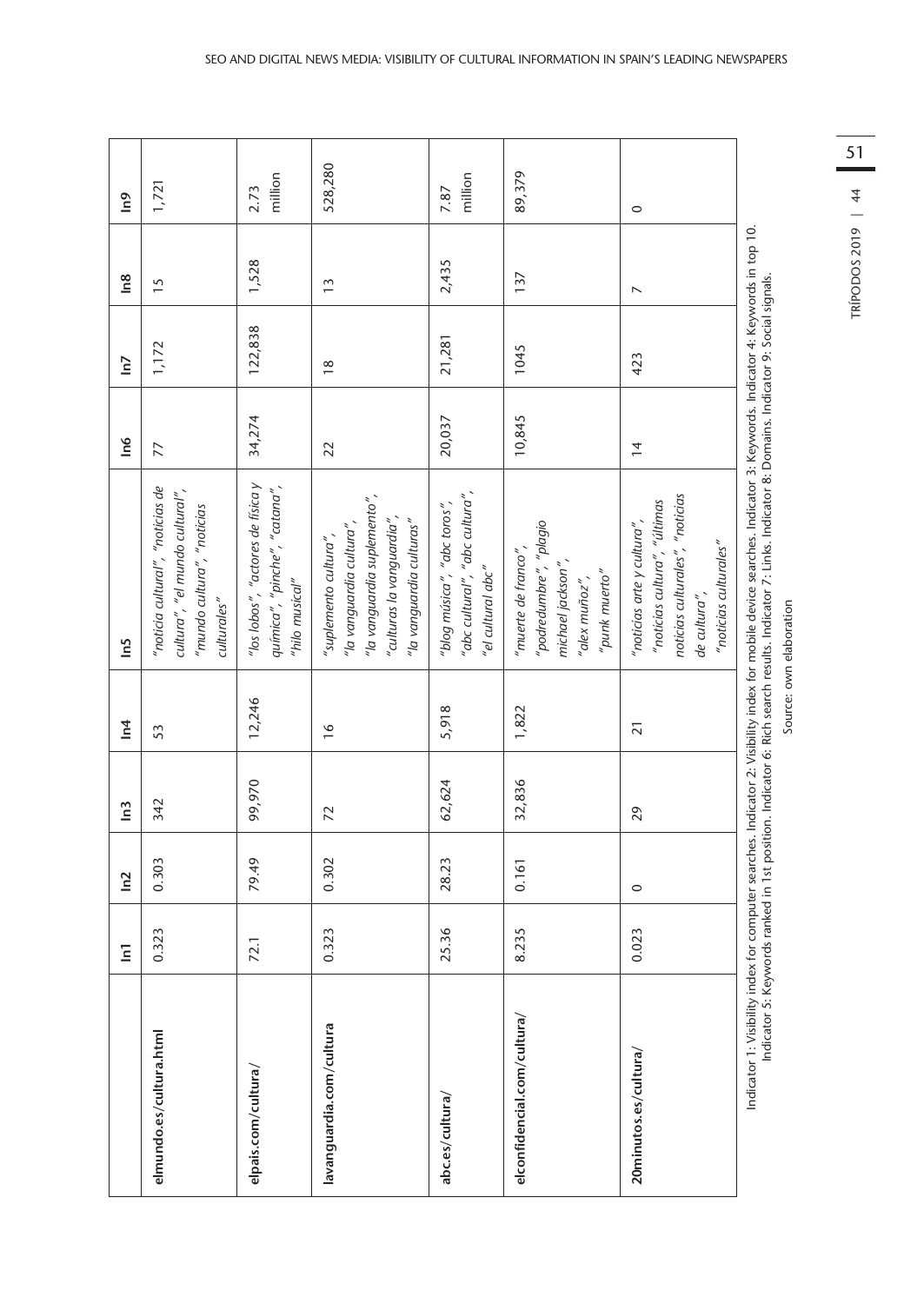52 Next, we describe in detail the main results obtained from the study of these digital newspapers with the SISTRIX toolbox:



**Figure 1. Visibility index results of the culture sections for computer searches**

*Elpais.com* is the site with the highest visibility index (72.1 points), a score based on computer searches for the URL of its culture section. It is followed by *ABC.es* with a score of 25.36 and *elconfidencial.com* with a score of 8.235. The visibility index can be considered a key indicator of URL performance and constitutes the sum of search volumes and keyword rankings.



**Figure 2. Visibility index results of the culture sections for mobile device searches**

Source: own elaboration.

Source: own elaboration.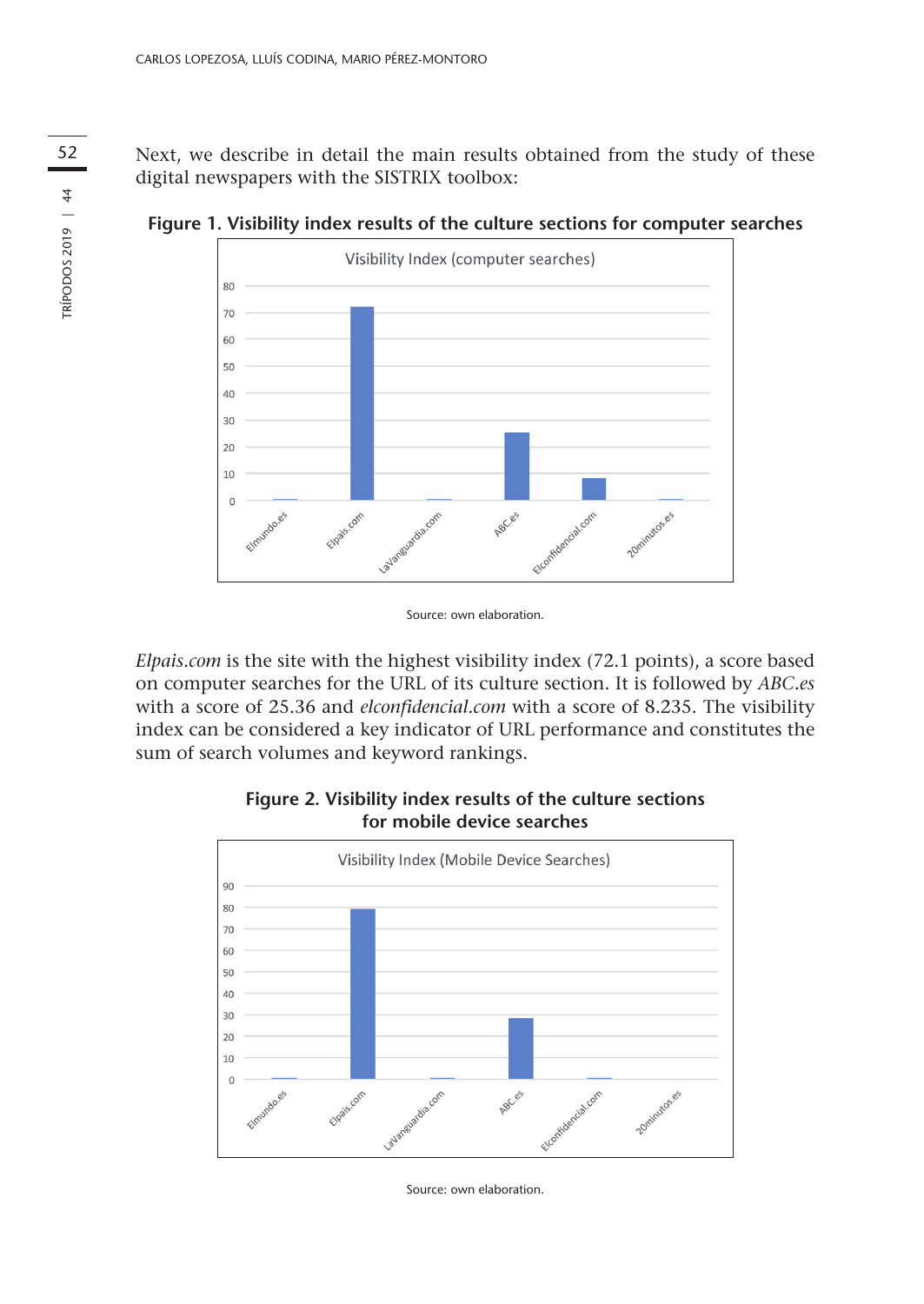*Elpais.com* is also the site with the highest visibility index (79.49 points) for mobile device searches for the URL of its culture section. It is followed by *ABC.es* with a score of 28.23 and *elmundo.es* with a score of 0.303.





Source: own elaboration.

*Elpais.com* is the site with the most keywords (99,970) ranked among Google's top 100 results for the URL of its culture section. It is followed by *ABC.es* with 62,624 keywords and *elconfidencial.com* with 32,836 keywords.

**Figure 4. Number of keywords ranked among Google's top 10 searches for the culture sections of each digital newspaper analysed**



Source: own elaboration.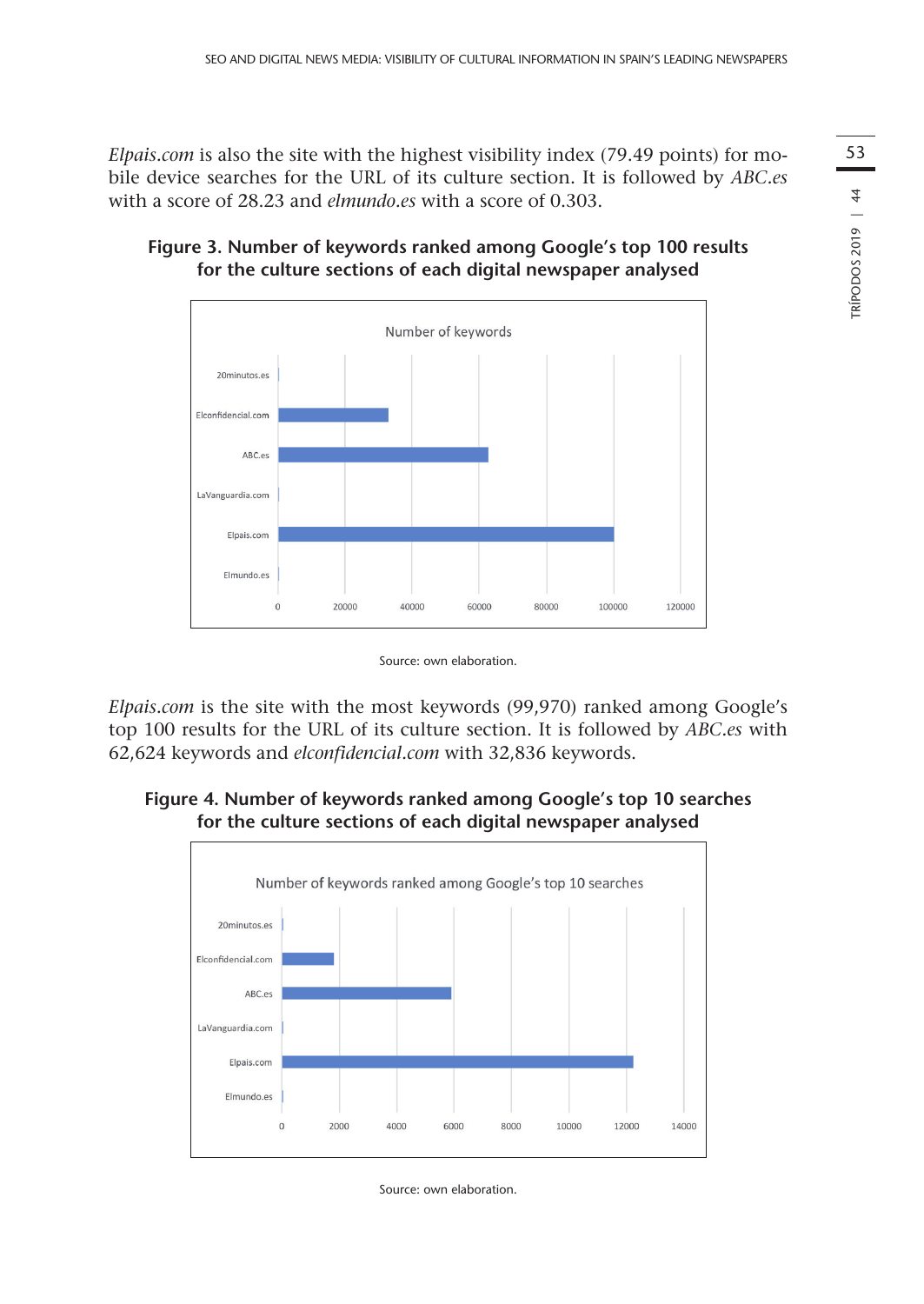54 *Elpais.com* is the portal with the most keywords (12,246) ranked among Google's top 10 searches for the URL of its culture section. It is followed by *ABC.es* with 5,918 keywords and *elconfidencial.com* with 1,822 keywords.

> The principal keywords ranked in first position for the culture sections of the digital newspapers analysed have three main characteristics in common, tending to be:

- • Informational keywords that identify specific elements related to culture, art, cinema, music, etc.
- • Keywords that identify specific elements related to the actual culture section of the newspaper in question, such as "*noticias de cultura*" (cultural news) "*suplemento de cultura*" (culture supplement), etc.
- • Keywords that identify the newspaper by name plus the section or type of news, such as "*el mundo cultura*", "*la vanguardia cultura*", "*abc cultural*", etc.

**Figure 5. Volume of rich search results for the culture sections of each digital newspaper analysed** 



Source: own elaboration.

*Elpais.com* is the site with the highest number of rich search results (34,274) for the URL of its culture section. It is followed by *ABC.es* with 20,037 and *elconfidencial.com* with 10,845. The main rich search results take the form of knowledge graphs, images plus result, rich snippets and results with a direct response.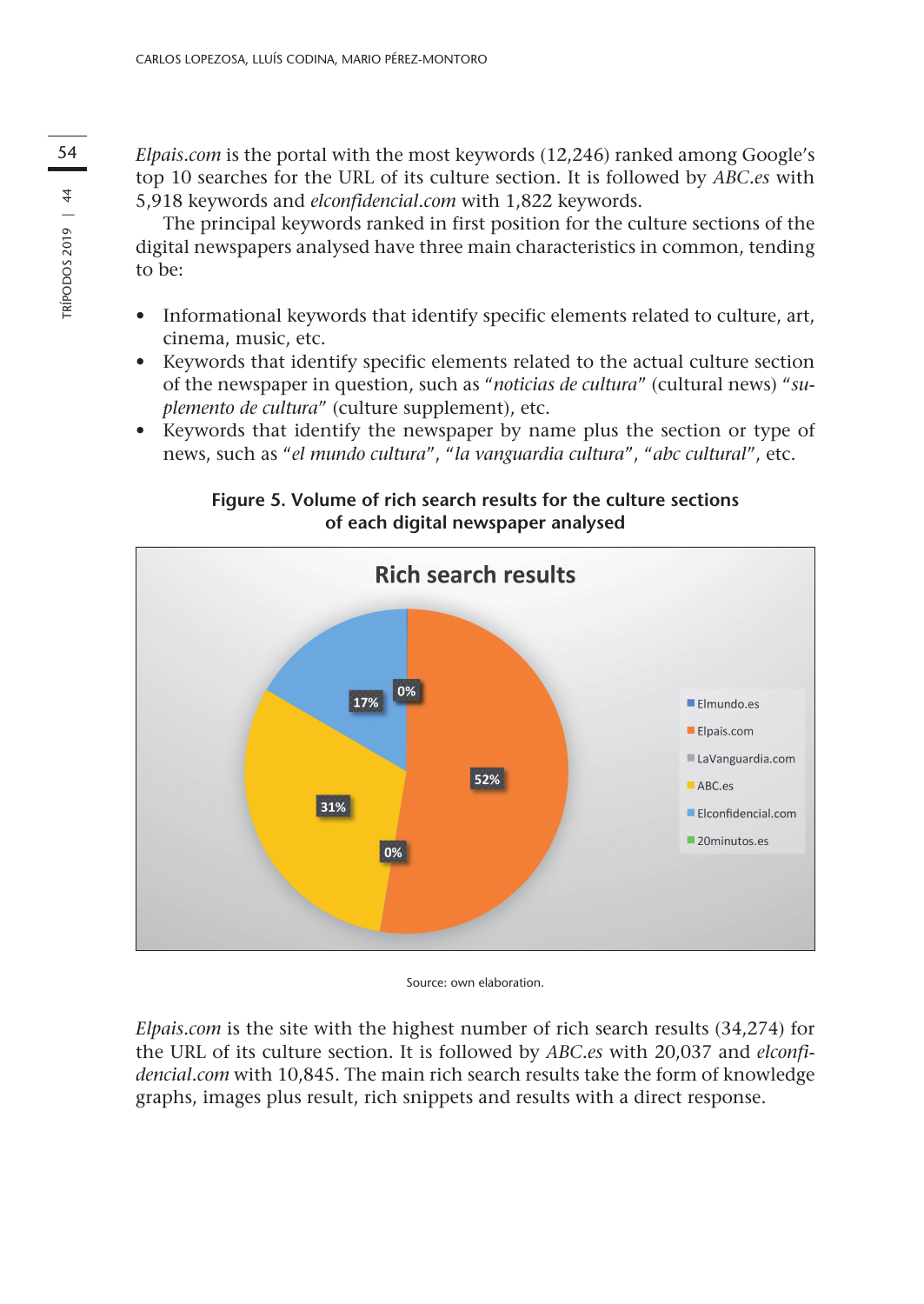## **Figure 6. Number of external hyperlinks received by the culture sections of each digital newspaper analysed**



Source: own elaboration.

*Elpais.com* is the site that received the most external hyperlinks (122,836 originating form 1,528 domains) connecting to the URL of its culture section. It is followed by *ABC.es* with 21,281 links originating from 2,435 domains, and *elmundo.es* with 1,172 links originating from 15 domains.

**Figure 7. Number of external domains that link to the culture sections of each digital newspaper analysed**



Source: own elaboration.

If we consider the specific dimension of the relationship between the hyperlinks and their anchor texts, our data show that the links received by the culture sections of all the digital newspapers analysed here are natural occurrences, since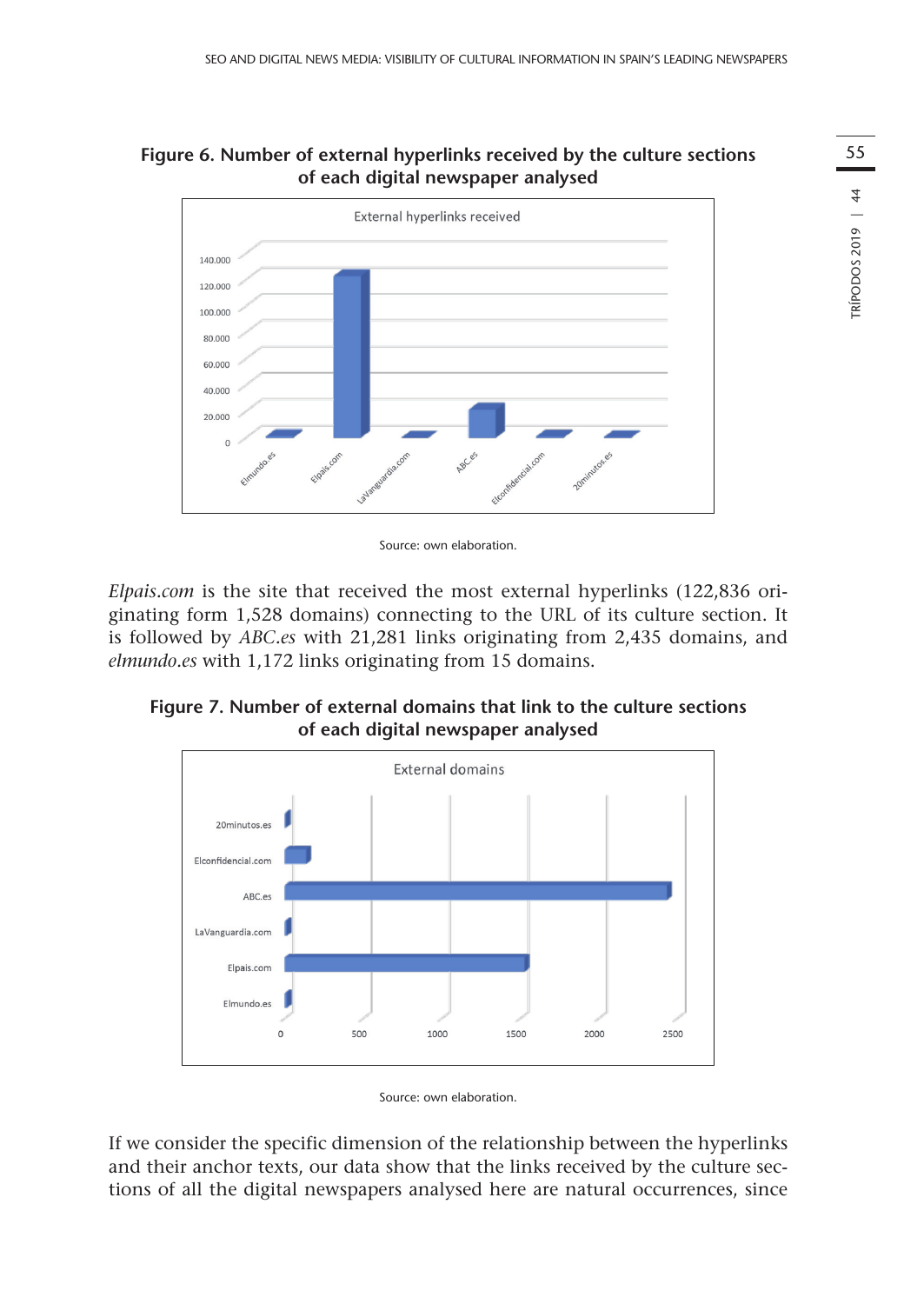56 the anchor text in each of them is represented by the name of the digital newspaper, or directly by the URL of their respective culture sections.





Source: own elaboration.

*Abc.es* is the site with the best social network diffusion (7.87 million points) based on the URL of its culture section. It is followed by *elpais.com* with 2.73 million points, and *lavanguardia.com* with 528,280 points. These values indicate the number of social signals obtained from the domain under evaluation.

Next, we show, based on the principal findings obtained from the study of these digital news media with the SISTRIX toolbox, the meaning of these outcomes at the broader strategic level.

### **DISCUSSION**

Based on the results obtained, it can be seen that *elpais.com*, *abc.es* and *elconfidencial.com* are the digital newspapers that enjoy the highest level of visibility as far as their respective culture sections are concerned. Evidence of this is the marked difference between these three media and the other three newspapers analysed here in terms of the visibility index and the number of keywords ranked among Google's top 100 search results.

The key question is whether these media are employing a specific strategy of visibility? We cannot determine this for sure, but it seems more than likely given the difficulty of achieving good results on Google pages in the absence of such a strategy. Here, the strategic difference in the comparative visibility between the digital newspapers is highlighted by the difference in the number of words located in the top 100 positions between those with the best visibility and those with the worst visibility. For example, the culture section of *elpais.com* (the URL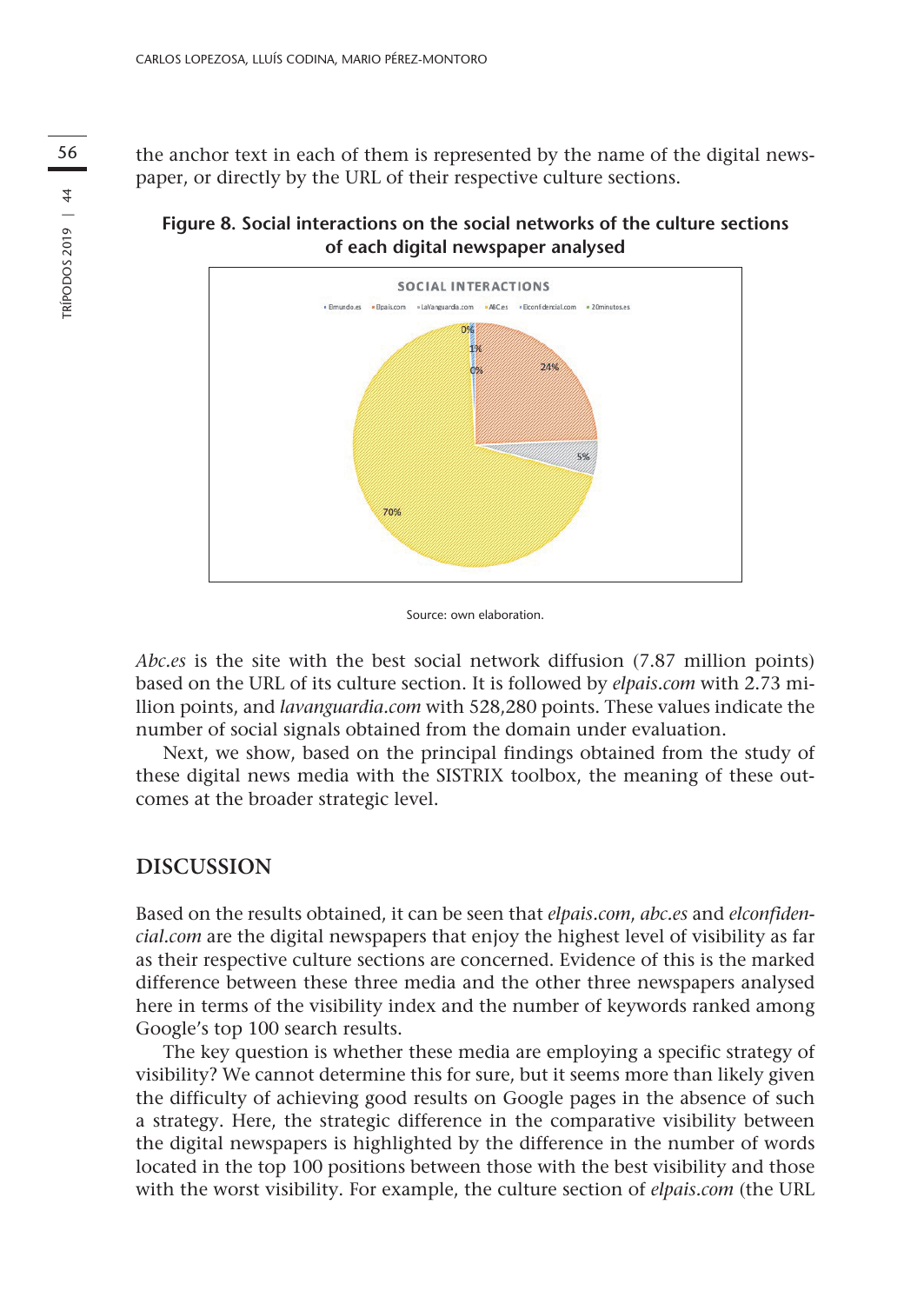with the best SEO performance) has 99,970 words, while the culture section of *20minutos.es* (the URL with the worst SEO performance) has just 29 keywords.

We have also been able to see that the SEO analytics tools enable those responsible for the positioning and visibility of journalistic productions to know in detail the exact situation in which their sections find themselves and to take appropriate decisions (after all, "what is not measured cannot be improved").

The SISTRIX toolbox has allowed us to determine the state of the SEO health of the culture sections of these digital newspapers. The culture section of *elpais. com* is the one in best health based on its visibility —the proof lying in its metrics—. For example, it obtained the highest visibility index for both computer and mobile device searches, it also recorded the highest number of keywords ranked among Google's top 100 and top 10, and had the highest number of rich search results and the highest number of hyperlinks received.

Having examined the different dimensions of the foregoing findings, in the following section —our conclusions— we re-examine our research objectives and research questions in the light of these results.

# **CONCLUSIONS**

To complete the discussion, and to determine what conclusions might be drawn, we first return to the objectives identified at the start of this study to consider just how well the above analysis has been able to meet them. We then do the same with the three specific research questions raised.

**Objective 1.** To examine the feasibility of applying one of the main SEO audit tools to a study of the digital news media.

We have been able to verify that a tool such as SISTRIX provides a set of indicators that are capable of analysing aspects of the visibility and positioning of the digital news media and the sections of their online newspapers. Specifically, we have been able to determine patterns of SEO strategies as highlighted in the results and in our discussion of these outcomes.

**Objective 2.** To determine which of the digital news media analysed have the best search engine positioning and to identify which indicators are best suited to analysing the visibility of these digital newspapers.

We have shown that the culture sections of *elpais.com*, *abc.es* and *elconfidencial. com* have the highest visibility. Evidence of this is provided by their respective scores on the visibility index, and the number of keywords ranked among Google's top 100 search results. These two factors, together with that of hyperlinks, are the main indicators to take into account in such a study.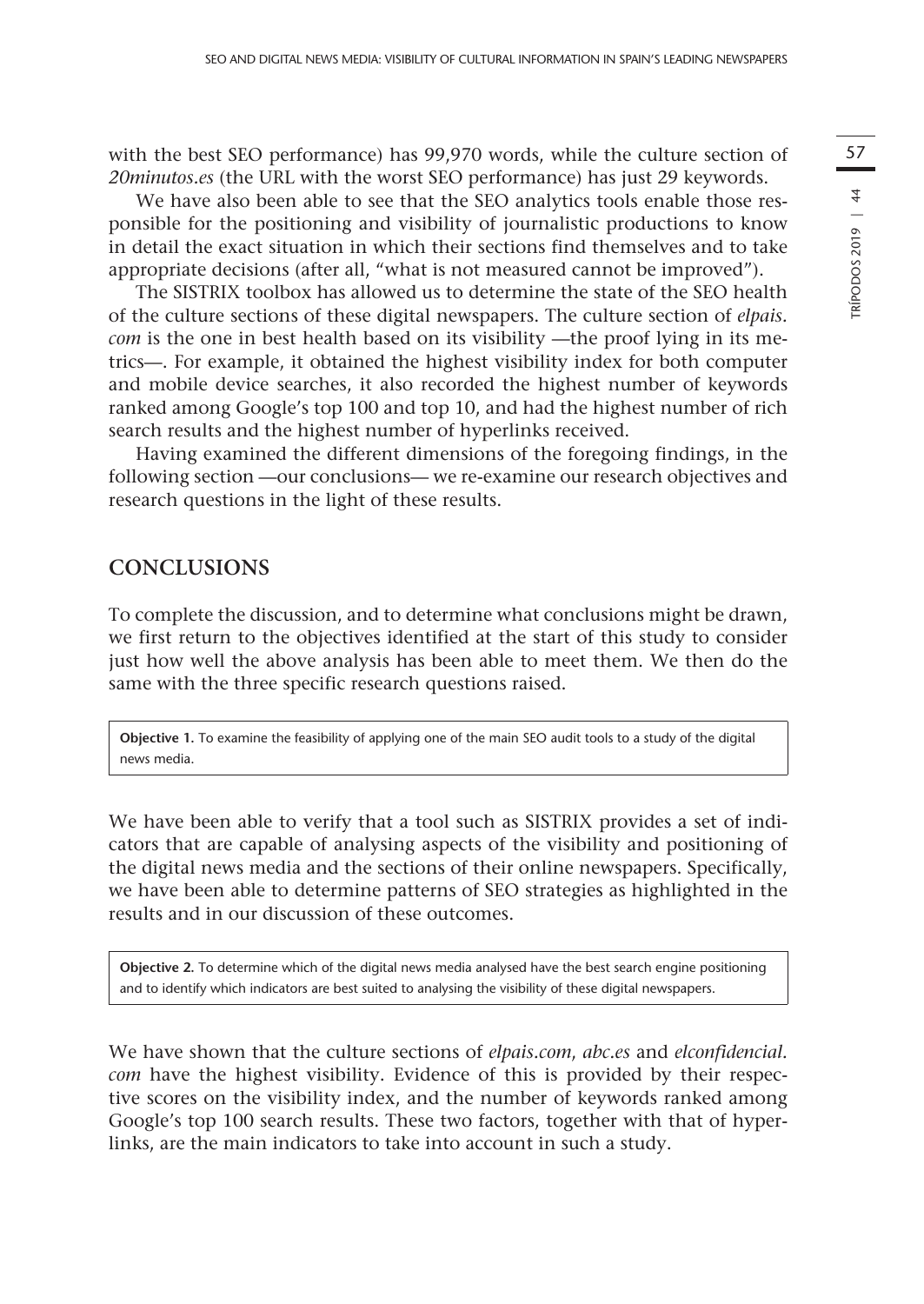58 **Objective 3.** To undertake a comparative analysis of the main digital news media in the sector, with a specific focus on their respective culture sections.

> We have demonstrated the feasibility of carrying out a comparative study of the digital news media using the SISTRIX toolbox, based on the results of its visibility index, keyword rankings, rich results, inbound hyperlinks, and the score awarded to social network signals. We have shown that *elpais.com* is the online newspaper that has the culture section with the highest level of visibility. In contrast, the culture section of *20minutos.es* performs worst in terms of search engine visibility.

**Objective 4.** To generate SEO recommendations for the digital news media.

Conducting a comparative study using the SISTRIX toolbox on the different digital newspapers is feasible, since it allows us to screen for many elements that illustrate why one website is better positioned than another.

Indicators such as the visibility index for both mobile devices and computers, the number of ranked keywords, inbound hyperlinks, rich search results obtained, and the number of social signals received are the elements that allow us to perform a comparative analysis.

### **QUESTIONS AND FUTURE AVENUES OF RESEARCH**

**Question 1.** Can an SEO analytics tool be used to carry out a comparative analysis of the positioning of six leading digital newspapers and, more specifically, of their respective culture sections?

The wealth and breadth of the information obtained in the analysis reported above allow us to respond positively to this question. The tool employed has enabled us to determine which of the digital newspapers' culture sections has the best search engine positioning, which receives most visits as a result of its having most keywords ranked among Google's top 100 results, which has obtained the best rich search results, which has received the most and best links from other websites and, in short, which have undertaken SEO work on their culture section and which have not.

**Question 2.** If the above research question is shown to be possible, which indicators are best suited for undertaking a comparative analysis of the search engine visibility of these digital newspapers?

Our results show that the main indicators to consider when performing a comparative analysis are the visibility index, the number of keywords ranking among Google's top 100 search results, the number of links received, and the number of rich results obtained.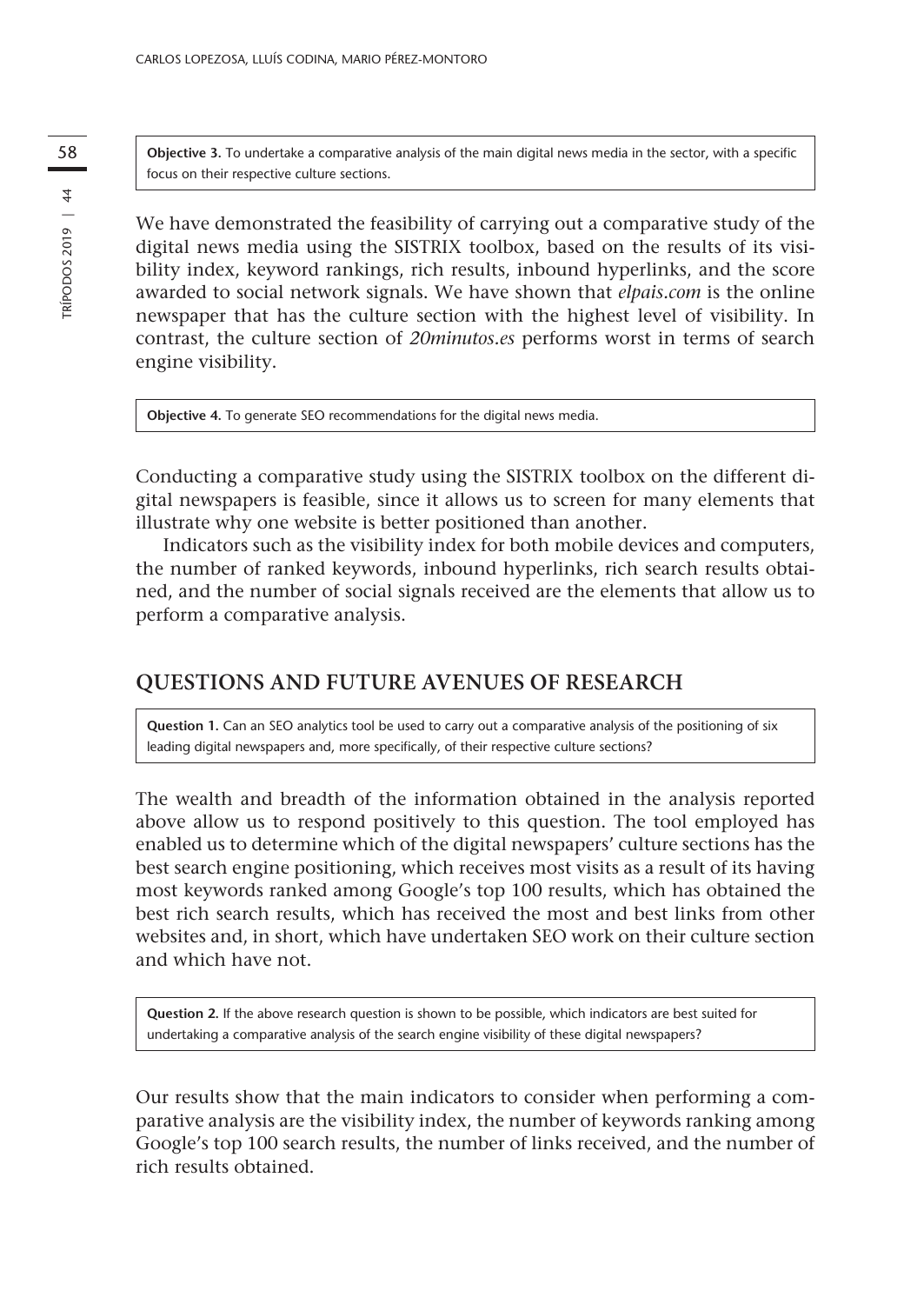**Question 3.** Based on the visibility patterns that emerge when applying the indicators identified in the above research question, what recommendations can be made to improve the search engine ranking of the different sections of the online media?

Our results identify the use of certain visibility strategies which, in turn, allows us to understand some of the patterns that emerge from our comparative analysis. For example, the fact that digital newspapers such as *elpais.com*, *abc.es*, and *elconfidencial.com* have so many keywords ranked among Google's top 100 results shows they implement SEO actions that focus on the respective URLs of their culture sections and, in this way, they are able to generate a considerable volume of reader traffic thanks to the quality of these sections and their search engine visibility.

In the specific case of the SISTRIX analytics tool, we have demonstrated that it provides a number of highly insightful indicators of visibility, including, most specifically, the number of keywords, inbound links and rich results, which enable us to identify which of the digital media sites receive most web traffic.

By employing tools such as SISTRIX and by undertaking the type of analysis reported in this study, the digital news media are capable of designing better strategies to boost the readership of their different sections.

# **FUTURE LINES OF RESEARCH**

The digital news media is a sector of great social and cultural importance, so that any study of online newspapers, visibility and SEO, are of great relevance and can, we believe, be of great use to the sector itself given its present impact on society.

The potential for developing future research lines is enormous but we shall limit ourselves here to just a few. For example, future studies might usefully compare other sections of these or other digital newspapers, or they might opt to analyse the positioning strategies of their front pages. Finally, new methodologies might be adopted in undertaking analyses of the digital news media, which combined with the use of SEO tools, would enable us to explore the direct link between positioning strategies and the results of the indicators employed by these tools.

**Carlos Lopezosa** (carlos.lopezosa@upf.edu) is a researcher in the Doctorate Programme of the Department of Communication of the Universitat Pompeu Fabra (UPF) and a collaborator of the DigiDoc (Digital Documentation and Interactive Communication Research Group). He is carrying a doctoral thesis on SEO and online news media. He is an assistant professor in Search engine Optimization at the Barcelona School of Management of the Universitat Pompeu Fabra.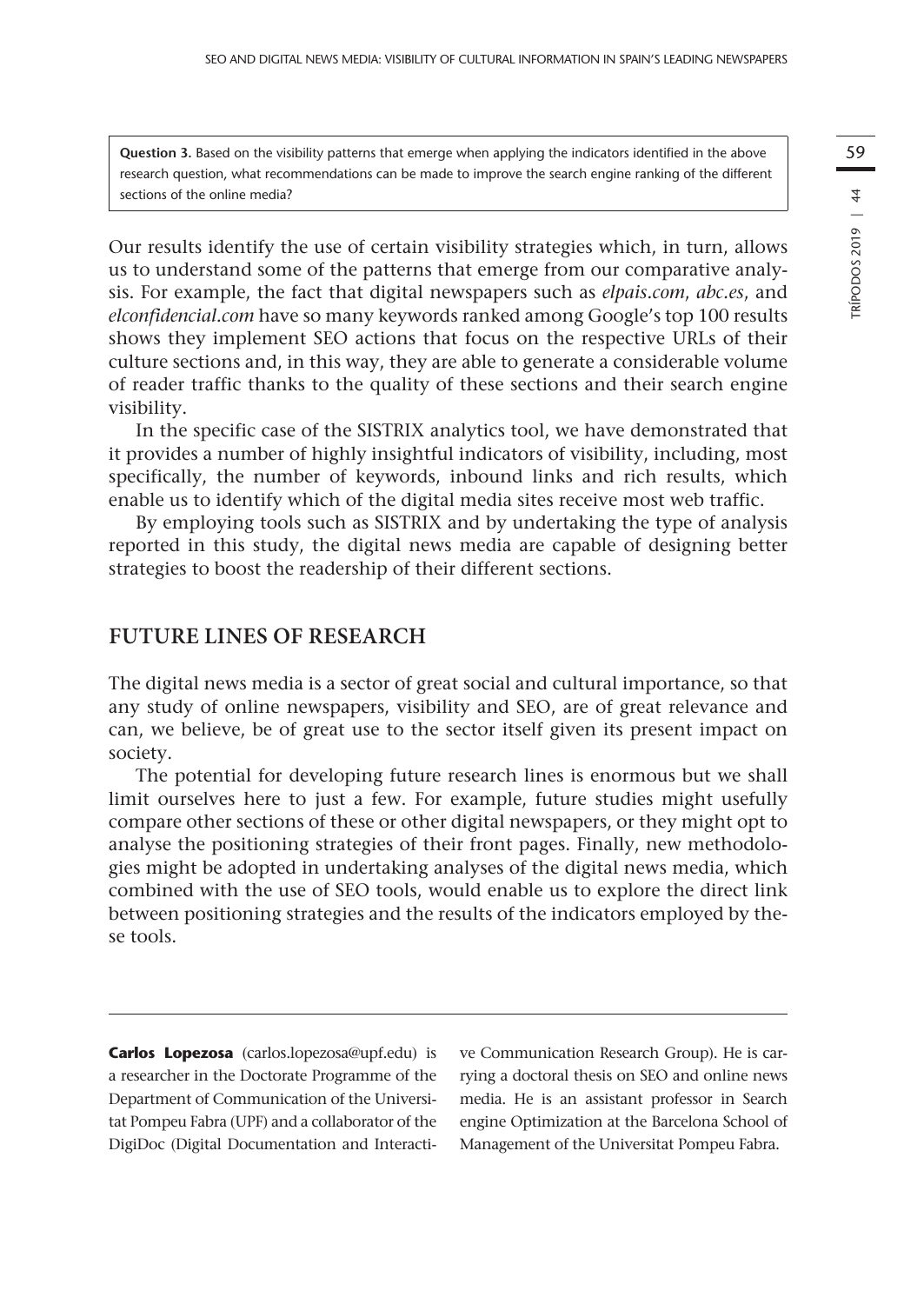60 **Lluís Codina** (lluis.codina@upf.edu) holds a PhD in Information Science from Autonomous University of Barcelona. He is a Professor at the Universitat Pompeu Fabra in Barcelona. He teaches in the School of Communication at Journalism and Communication Studies and the Master's Degree in

> **Mario Pérez-Montoro** (perez-montoro@ ub.edu) holds a PhD in Philosophy and Education from the University of Barcelona (Spain) and a Master in Information Management and Systems from the Polytechnic University of Catalonia (Spain). He studied at the Istituto di Discipline della Comunicazione at the Università di Bologna (Italy) and has been a Visiting

Social Communication (MUCS) Department of Communication. He is the coordinator of the Digital Documentation and Interactive Communication Group of the Pompeu Fabra University. His research work is focused in digital and interactive information systems.

Scholar at the Center for the Study of Language and Information (CSLI) at Stanford University (California, USA) and at the School of Information at UC Berkeley (California, USA). He is a Professor in the Department of Information Science at the University of Barcelona (Spain). His work has focused on information architecture and visualization.

### **References**

Asser, M. (2012). "Search Engine Optimisation in BBC News". *BBC*. Available at: [<http://](http://www.bbc.co.uk/blogs/bbcinternet/2012/09/search_engine_optimisationin.html) [www.bbc.co.uk/blogs/bbcinternet/2012/09/](http://www.bbc.co.uk/blogs/bbcinternet/2012/09/search_engine_optimisationin.html) [search\\_engine\\_optimisationin.html>](http://www.bbc.co.uk/blogs/bbcinternet/2012/09/search_engine_optimisationin.html). Accessed 12 June 2018.

Carlson, M. (2007). "Order Versus Access: News Search Engines and the Challenge to Traditional Journalistic Roles". *Media, Culture & Society*, 29, pp. 1014-1030.

Charlton, G. (2016). "How Much do Journalists and Editors Need to Know about SEO?". *Search Engine Watch*. Available at: *<*[https://](https://searchenginewatch.com/2016/03/15/how-much-do-journalists-and-editors-need-to-know-about-seo/) [searchenginewatch.com/2016/03/15/how](https://searchenginewatch.com/2016/03/15/how-much-do-journalists-and-editors-need-to-know-about-seo/)[much-do-journalists-and-editors-need-to](https://searchenginewatch.com/2016/03/15/how-much-do-journalists-and-editors-need-to-know-about-seo/)[know-about-seo/](https://searchenginewatch.com/2016/03/15/how-much-do-journalists-and-editors-need-to-know-about-seo/)>. Accessed 12 June 2018.

Codina, L. [et al.] (2016). *Visibilidad y posicionamiento web de informaciones periodísticas: el 'framework' SEO-RCP*. Barcelona: Universitat Pompeu Fabra. Departament de Comunicació.

Dick, M. (2011). "Search Engine Optimization in UK News Production". *Journalism Practice*, 5 (4), pp. 462-47.

García, L. [et al.] (2016). "Herramientas e indicadores SEO: características y aplicación para análisis de cibermedios". *El Profesional de la Información*, 25 (3), pp. 497-504.

García, B. and López X. (2014). "Headlines in Major European Digital Media in Europe: More Functional than Conceptual". *Estudios sobre el Mensaje Periodístico*, 25(2), pp. 833-847.

Giomelakis, D. and Veglis, A. (2015a). "Employing Search Engine Optimization Techniques in Online News". *Studies in Media and Communication*, 3 (1), pp. 22-33.

—. (215b). "Investigating Search Engine Optimization Factors in Media Websites: The Case of Greece". *Digital Journalism,* 4(3), pp. 379-400.

Heijmans, M. (2016). "What To Do to Optimize Your News Site For SEO". *Search Engine Journal*. Available at: [<https://www.](https://www.searchenginejournal.com/optimizing-news-site/168831) [searchenginejournal.com/optimizing-news](https://www.searchenginejournal.com/optimizing-news-site/168831)[site/168831](https://www.searchenginejournal.com/optimizing-news-site/168831)>. Accessed 14 June 2018.